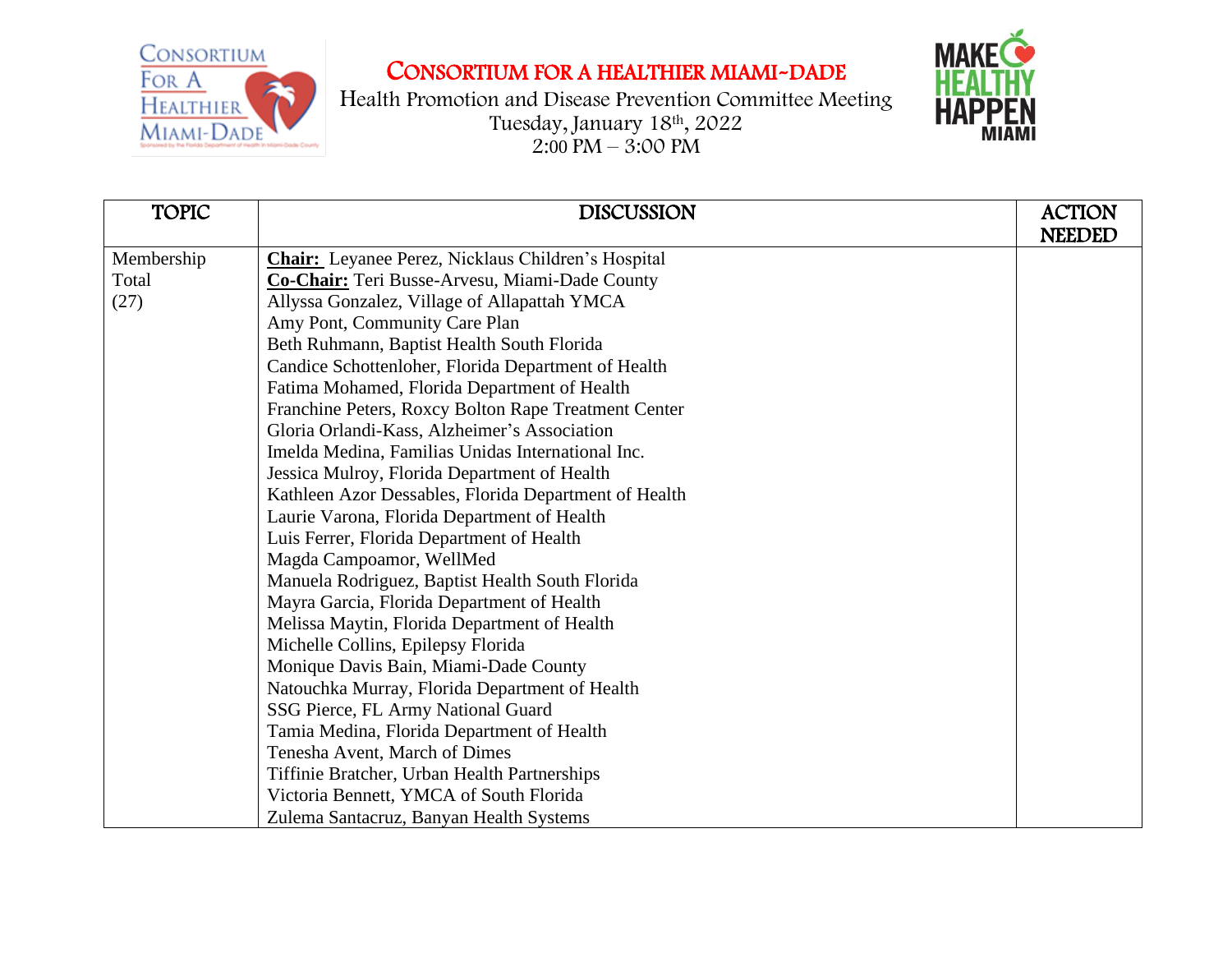



| Welcome and<br>Introductions              | The Consortium for a Healthier Miami-Dade Health Promotion and Disease Prevention<br>Committee meeting was brought to order by Leyanee Perez at 2:00pm.                                                                                                                                                                                                                                                                                                                                                                                                                                                                                                                                                                                                                                                                                                                                                                                                                                                                                                                                                                                                                                                               |  |
|-------------------------------------------|-----------------------------------------------------------------------------------------------------------------------------------------------------------------------------------------------------------------------------------------------------------------------------------------------------------------------------------------------------------------------------------------------------------------------------------------------------------------------------------------------------------------------------------------------------------------------------------------------------------------------------------------------------------------------------------------------------------------------------------------------------------------------------------------------------------------------------------------------------------------------------------------------------------------------------------------------------------------------------------------------------------------------------------------------------------------------------------------------------------------------------------------------------------------------------------------------------------------------|--|
| Approval of<br><b>Minutes</b>             | There was a motion to approve the November 2021 Health Promotion and Disease Prevention<br>minutes by Beth Ruhmann; the motion was seconded by Candice Schottenloher.                                                                                                                                                                                                                                                                                                                                                                                                                                                                                                                                                                                                                                                                                                                                                                                                                                                                                                                                                                                                                                                 |  |
| <b>Executive Board</b><br>Update          | The Executive Board had a presentation on Thrive 305-a survey conducted in Miami-Dade<br>п<br>County on approximately 27,000 people. Questions, results, and an action plan can be found at<br>www.thrive305.org. One of the findings of the survey was that 50% of individuals surveyed<br>were unaware of services offered by the county. The survey also found the top concern for<br>most people was public safety.                                                                                                                                                                                                                                                                                                                                                                                                                                                                                                                                                                                                                                                                                                                                                                                               |  |
| Recognition of<br>Improved<br>Performance | By September 30, 2024, the committee will work to host an annual health fair for the<br>п<br>community.<br>The Consortium for a Healthier Miami-Dade in partnership with the Florida<br>$\circ$<br>Department of Health in Miami-Dade County's Office of Community Health and<br>Planning hosted the 2nd Annual Bounty of Health Drive-Thru Food Distribution on<br>Thursday, November 18th, 2021, at the West Perrine Health Center. The event was a<br>great success! Over 300 families were served through Farm Share food and educational<br>items. The event was made possible by partnering with over 20 community<br>organizations that donated educational materials and promotional items.<br>A Virtual Educational Series was premiered the day before on November 17th, 2021.<br>$\circ$<br>The video had over 100 views and focused on the topics of COVID-19 vaccines,<br>Nutrition, Physical Activity, Maternal Child Health, Blood Sugar, Health Equity,<br>Healthy Aging, Stress & Self-Care, Journey to Wellness Rx, and Tobacco Cessation &<br>Resources. The video can be accessed on the Consortium for a Healthier Miami-Dade's<br>YouTube channel: https://www.youtube.com/watch?v=3hJO75syFbY. |  |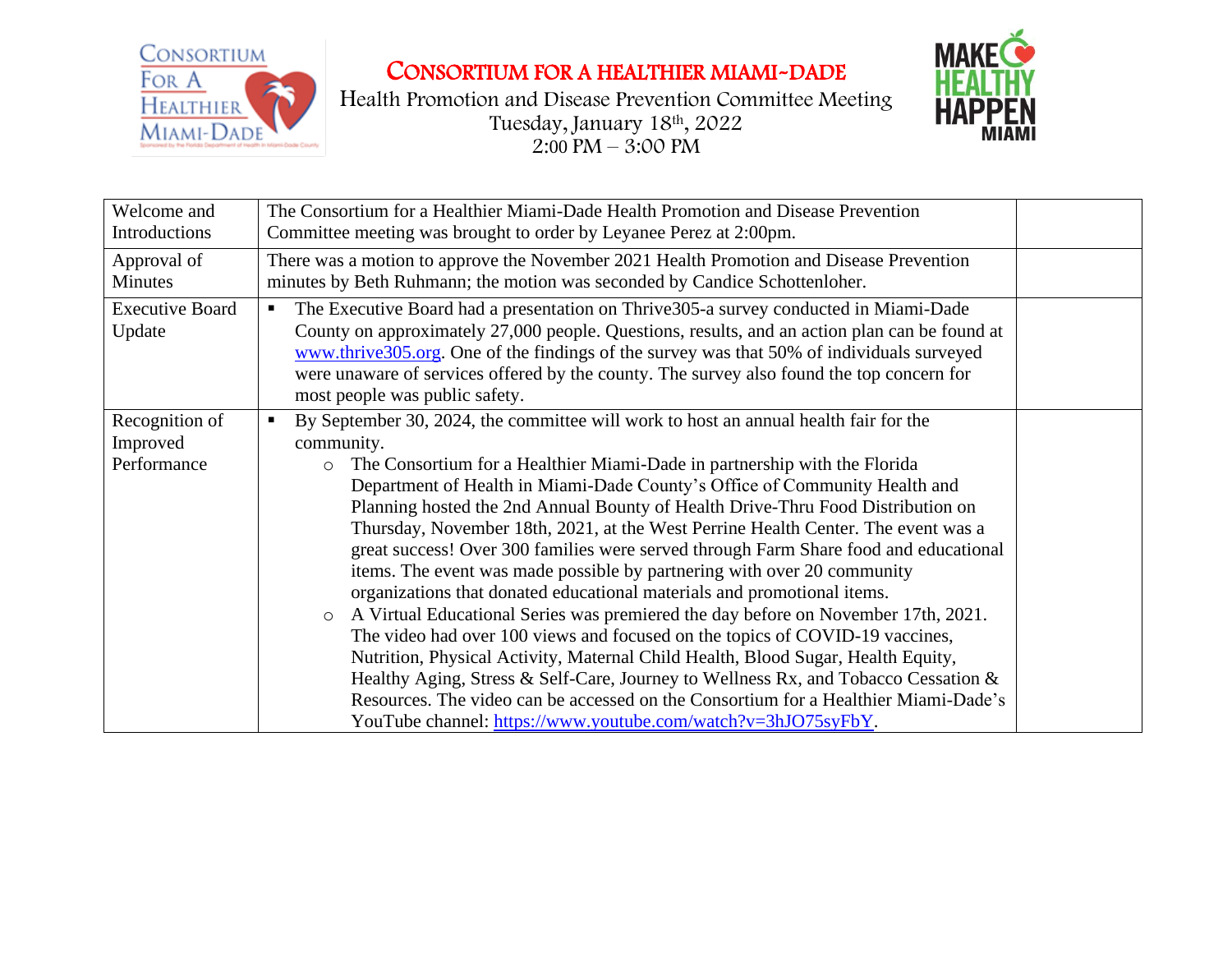



| Poll Everywhere<br>Activity | The committee held a Poll Everywhere Activity: Addressing Food Insecurity Together. The<br>п<br>purpose of this activity was to gather the opinions of the committee to help create a food<br>insecurity screening and resources toolkits. As part of the CDC COVID-19 & Health Equity<br>Grant, three food pantries will be created in the county. Assistance will be provided in<br>establishing the food pantry and creating a network. The goal is to have a sustainable food<br>pantry that can run on its own in the long-term. A registered dietician will also be available to<br>provide counseling to clients in need of nutrition education. The following responses were<br>captured: |          |                |
|-----------------------------|---------------------------------------------------------------------------------------------------------------------------------------------------------------------------------------------------------------------------------------------------------------------------------------------------------------------------------------------------------------------------------------------------------------------------------------------------------------------------------------------------------------------------------------------------------------------------------------------------------------------------------------------------------------------------------------------------|----------|----------------|
|                             | "Within the past 12 months, 6 months, or last 30 days we worried whether<br>our food would run out before we got money to buy more." Was that often<br>true, sometimes true, or never true for you/your household?"                                                                                                                                                                                                                                                                                                                                                                                                                                                                               |          |                |
|                             | What timeframe do you think is best for this question?                                                                                                                                                                                                                                                                                                                                                                                                                                                                                                                                                                                                                                            | Response | <b>Counts</b>  |
|                             | 12 months                                                                                                                                                                                                                                                                                                                                                                                                                                                                                                                                                                                                                                                                                         | 15%      | $\overline{2}$ |
|                             | 6 months                                                                                                                                                                                                                                                                                                                                                                                                                                                                                                                                                                                                                                                                                          | 23%      | 3              |
|                             | Last 30 days                                                                                                                                                                                                                                                                                                                                                                                                                                                                                                                                                                                                                                                                                      | 62%      | 8              |
|                             | <b>Total</b>                                                                                                                                                                                                                                                                                                                                                                                                                                                                                                                                                                                                                                                                                      | 100%     | 13             |
|                             | "Within the past 12 months, 6 months, or last 30 days the food we bought<br>just didn't last and we didn't have money to get more." Was that often,<br>sometimes, or never true for you/your household?"                                                                                                                                                                                                                                                                                                                                                                                                                                                                                          |          |                |
|                             | What timeframe do you think is best for this question?                                                                                                                                                                                                                                                                                                                                                                                                                                                                                                                                                                                                                                            | Response | <b>Counts</b>  |
|                             | 12 months                                                                                                                                                                                                                                                                                                                                                                                                                                                                                                                                                                                                                                                                                         | 6%       | 1              |
|                             | 6 months                                                                                                                                                                                                                                                                                                                                                                                                                                                                                                                                                                                                                                                                                          | 35%      | 6              |
|                             | Last 30 days                                                                                                                                                                                                                                                                                                                                                                                                                                                                                                                                                                                                                                                                                      | 59%      | 10             |
|                             | <b>Total</b>                                                                                                                                                                                                                                                                                                                                                                                                                                                                                                                                                                                                                                                                                      | 100%     | 17             |
|                             | How else could both of these questions be improved?                                                                                                                                                                                                                                                                                                                                                                                                                                                                                                                                                                                                                                               |          |                |
|                             | Refer to Food Stamp if they do not get approved                                                                                                                                                                                                                                                                                                                                                                                                                                                                                                                                                                                                                                                   |          |                |
|                             | Are they receiving assistance                                                                                                                                                                                                                                                                                                                                                                                                                                                                                                                                                                                                                                                                     |          |                |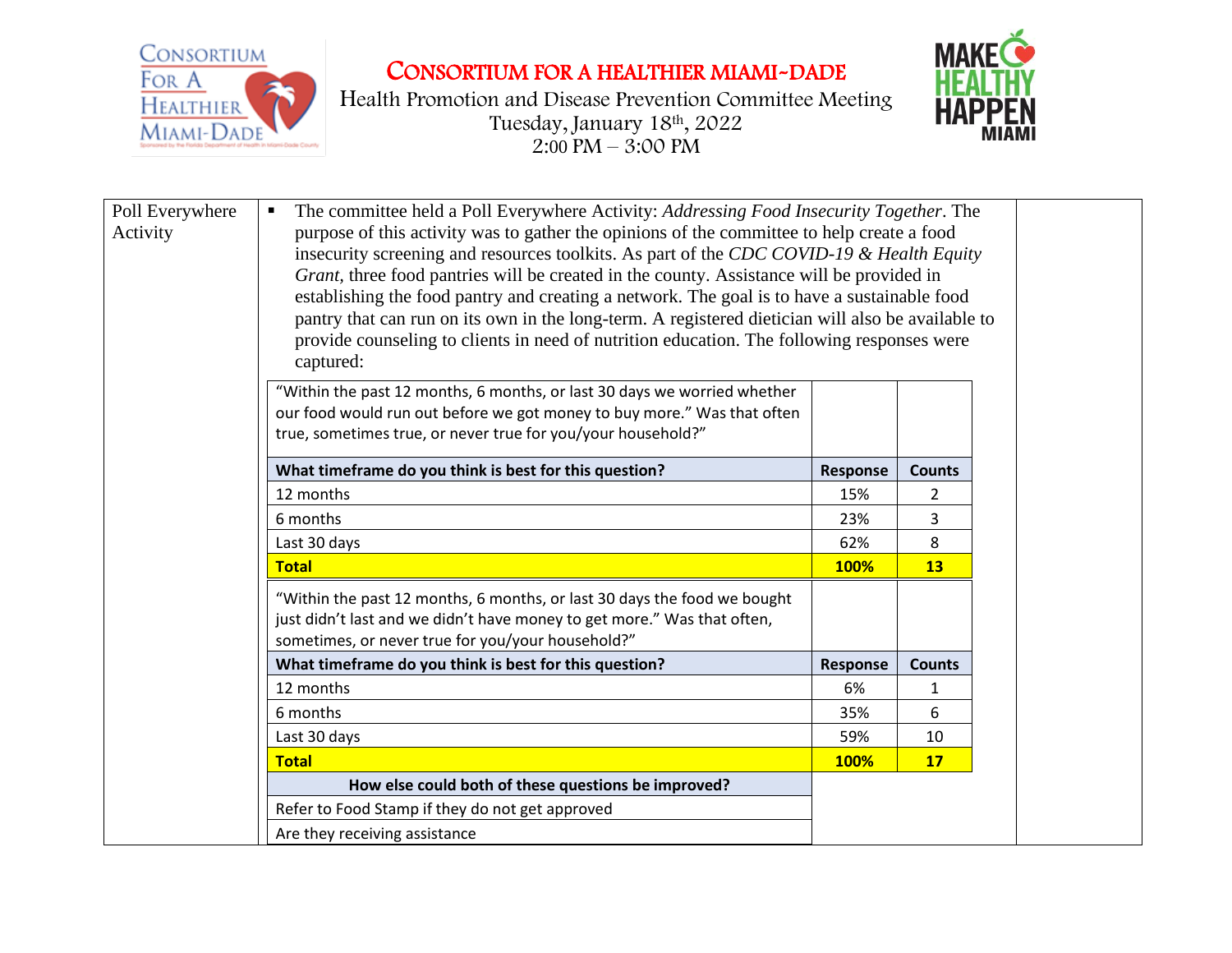



| Number of people in household                                                                                                                                                                                                                  |
|------------------------------------------------------------------------------------------------------------------------------------------------------------------------------------------------------------------------------------------------|
| Number of persons and ages of household members                                                                                                                                                                                                |
| Are you familiar with food assistance programs                                                                                                                                                                                                 |
| 3 Months is a good idea too                                                                                                                                                                                                                    |
| Do you receive food assistance?                                                                                                                                                                                                                |
| Logistics ISSUES                                                                                                                                                                                                                               |
| Specify what is meant by the food "didn't last"                                                                                                                                                                                                |
| Possibly 3 months may give a better range too                                                                                                                                                                                                  |
| Has client signed up for any food assistance program yet                                                                                                                                                                                       |
| Make sure the timeframe asked about is consistent across all questions                                                                                                                                                                         |
| Maybe there should be a last question, that does ask about 6 months too. I                                                                                                                                                                     |
| am more concerned about today, but I am concerned about future risk too                                                                                                                                                                        |
| Also, If they are familiar with resources around them                                                                                                                                                                                          |
| Do they relieve food stamps                                                                                                                                                                                                                    |
| No change                                                                                                                                                                                                                                      |
| No changes to add                                                                                                                                                                                                                              |
| The time frame I prefer is 3 months                                                                                                                                                                                                            |
| I would like to maybe address an additional question such as if they're<br>receiving SNAP                                                                                                                                                      |
| <b>Employment status</b>                                                                                                                                                                                                                       |
| Maybe knowing if they already receive food assistance?                                                                                                                                                                                         |
| <b>Total Responses: 21</b>                                                                                                                                                                                                                     |
| Connecting individuals with community food resources is as important as<br>the screening process. Having information about available resources on<br>hand will facilitate the referral process. Together we can create this<br>resource guide. |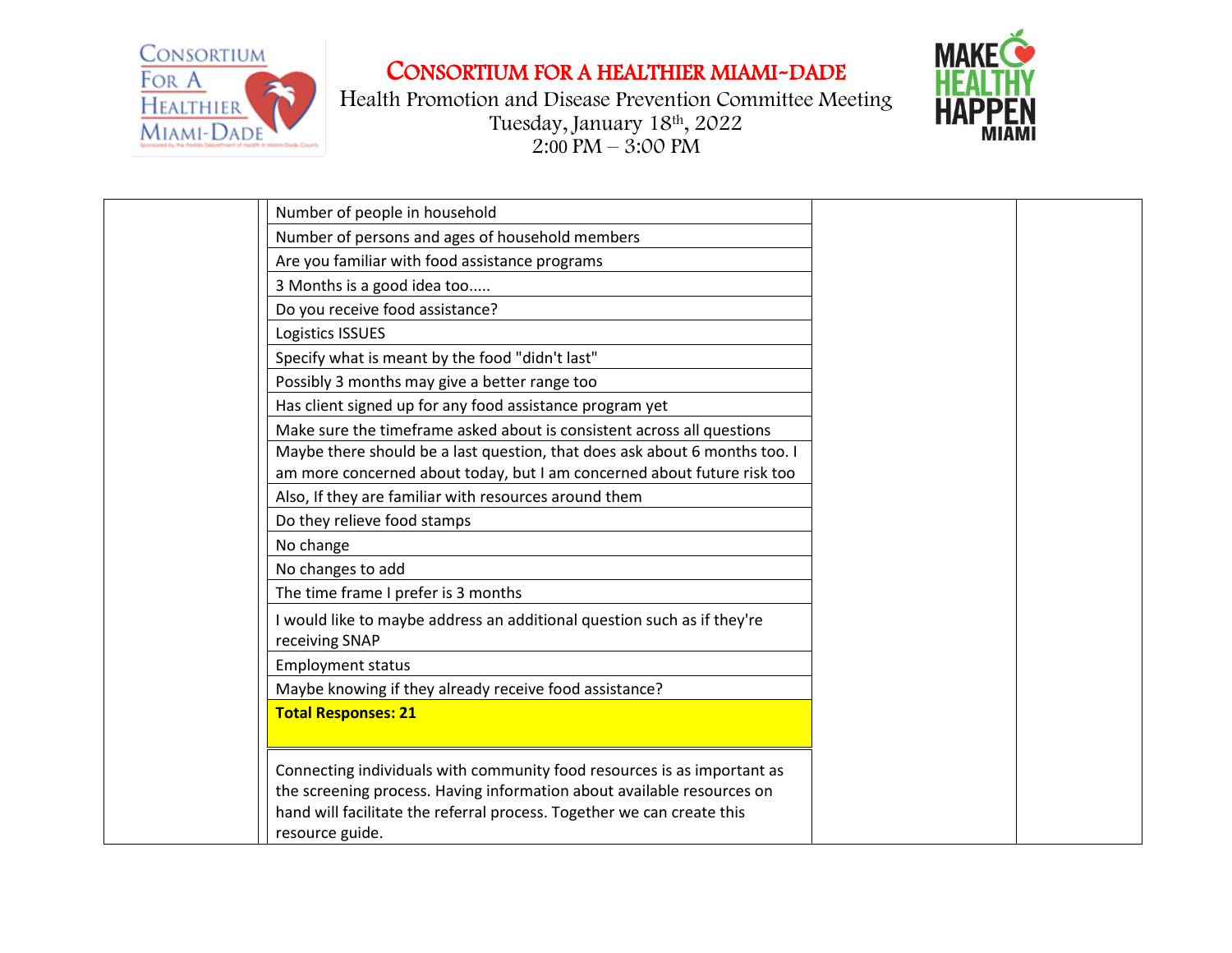



| What would you include in this resource guide?                                                                                        |
|---------------------------------------------------------------------------------------------------------------------------------------|
| <b>Both</b>                                                                                                                           |
| <b>Total Responses: 12</b>                                                                                                            |
| *Please note for this question, all participants agreed both national and<br>local programs should be included in the resource guide. |
| What other resources would you include in this resource guide?                                                                        |
| Transportation options to access these recourses                                                                                      |
| Community partners                                                                                                                    |
| Soup kitchens and food banks                                                                                                          |
| Healthcare services to address HBP Diabetes                                                                                           |
| Links to Myplate                                                                                                                      |
| Possibly community partners that provide services to food resources and<br>services in Miami                                          |
| Healthy recipes                                                                                                                       |
| Farmers share                                                                                                                         |
| Transportation assistance or maps showing where the resources are                                                                     |
| Choose MyPlate.gov website                                                                                                            |
| Identify healthy food not just food                                                                                                   |
| Nutrition info                                                                                                                        |
| All questions to be available in English Spanish creole                                                                               |
| I would also include maybe associations that help with applications                                                                   |
| SNAP, WIC, Food pantries, & food distributor info                                                                                     |
| <b>Farmer's Markets</b>                                                                                                               |
| Community resources ie food pantries, etc                                                                                             |
| <b>Total Responses: 17</b>                                                                                                            |
| Is your organization already screening for food insecurity? If yes, please<br>add your organization's name.                           |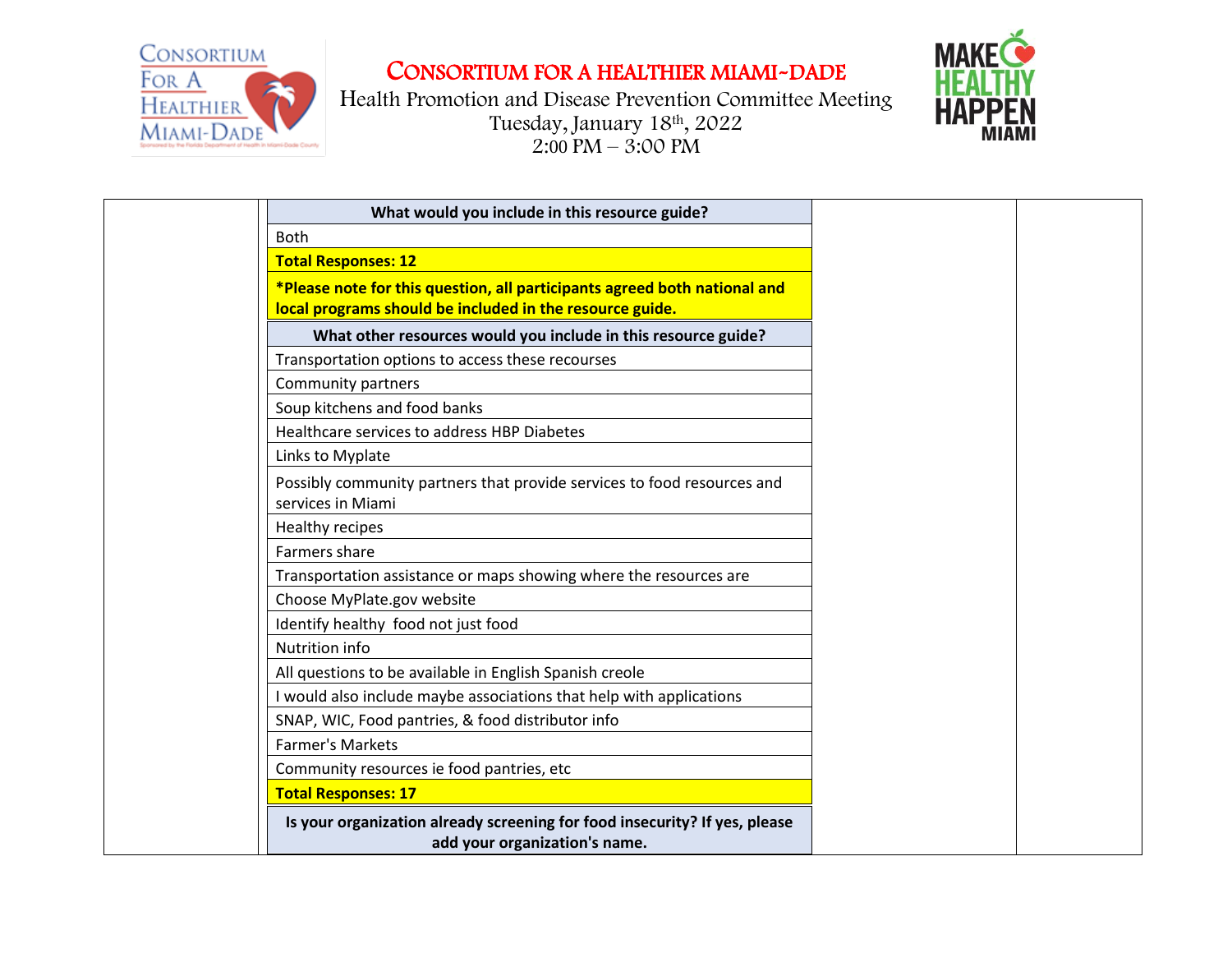



|            | <b>FDOH</b>                                                                                                                                                      |
|------------|------------------------------------------------------------------------------------------------------------------------------------------------------------------|
|            | We're not screening for food insecurity as we do not provide direct client                                                                                       |
|            | services, but we do try to address food insecurity from a community wide                                                                                         |
|            | perspective                                                                                                                                                      |
|            | Not at the moment.                                                                                                                                               |
|            | <b>FDOH</b>                                                                                                                                                      |
|            | Community Care Plan, but not using this tool                                                                                                                     |
|            |                                                                                                                                                                  |
|            | Yes. Banyan Community Health Center does and we offer help with TANF                                                                                             |
|            | No                                                                                                                                                               |
|            | Village of allapattah YMCA                                                                                                                                       |
|            | <b>Total Responses: 8</b>                                                                                                                                        |
|            | Would your organization be interested in implementing this screening<br>tool? If yes, please add your organization's name.                                       |
|            | will ask what questions we are currently asking - Banyan Health                                                                                                  |
|            | would like to share this with our Case Management team to see if it would                                                                                        |
|            | be of interest. Community Care Plan                                                                                                                              |
|            | Yes, village of allapattah YMCA                                                                                                                                  |
|            | <b>Total Responses: 3</b>                                                                                                                                        |
|            | For more information about this initiative, please contact Leyanee Perez at: Lp7777@msn.com                                                                      |
| Work Plan  | By September 30, 2024 the committee will work to host a<br>٠                                                                                                     |
| Discussion | presentation on Naloxone use                                                                                                                                     |
|            | o Committee member, Zulema Santacruz of Banyan Health Systems offered to find out<br>more information about the possibility of having a presentation through her |
|            | organization or one of their partners.                                                                                                                           |
|            | By September 30, 2024, the committee will work to encourage increased physical activity                                                                          |
|            | through messaging.                                                                                                                                               |
|            | The committee discussed the various health observances for each month of quarter April-                                                                          |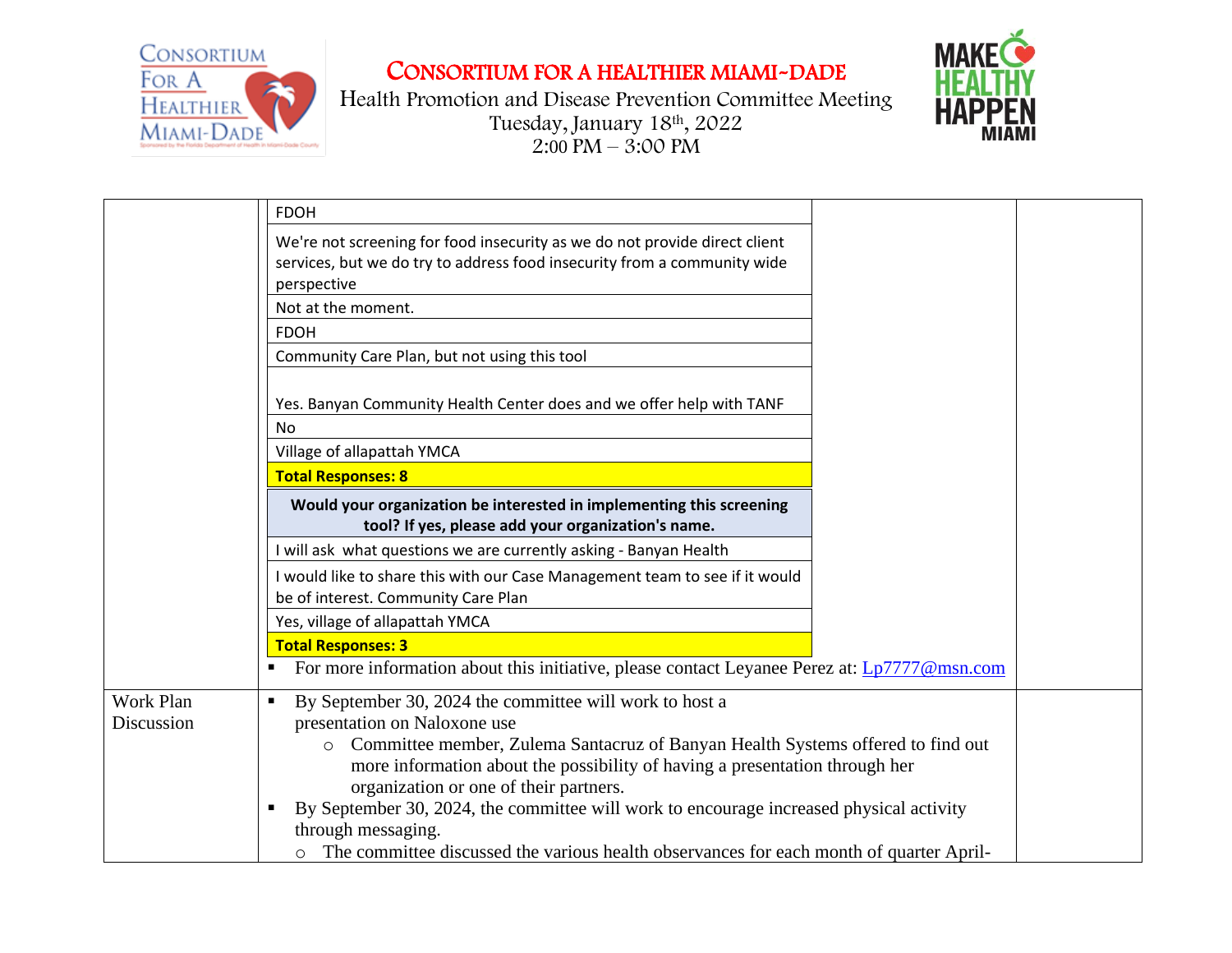



|                 | June. Committee members had the opportunity to sign-up for a month and topic of their            |
|-----------------|--------------------------------------------------------------------------------------------------|
|                 | choosing. Committee members will be responsible for submitting an article or social media        |
|                 | message related to physical activity. Submissions should be sent to                              |
|                 | Melissa. Maytin @ flhealth.gov. The Consortium's social media handles are:                       |
|                 | o Twitter - @MakeHealthyHppn                                                                     |
|                 | Instagram - @ConsortiumMiamiDade<br>$\circ$                                                      |
|                 | o Facebook- @MakeHealthyHppn                                                                     |
|                 | Facebook- @ConsortiumMiamiDade<br>$\circ$                                                        |
| Partner Updates | The Florida Department of Health in Miami-Dade County offers the Journey to Wellness Rx.<br>ш    |
|                 | It is a non-pharmaceutical prescription that encourages physical activity, weight management,    |
|                 | chronic disease management, and tobacco cessation information. The Journey to Wellness Rx        |
|                 | is free. If you are providing direct services, this is a great way to provide your clients with  |
|                 | resources. For more information and to order, visit:                                             |
|                 | https://www.healthymiamidade.org/journey-to-wellness-rx/.                                        |
|                 | Baptist Health South Florida Community Health is hiring two psychotherapists. They do not        |
|                 | have to be licensed, but willing to works towards licensure. They would be engaging the          |
|                 | community through presentations and partnerships, currently through the Zoom virtual             |
|                 | platform.                                                                                        |
|                 | The Heart Community Resource Center (www.ourheart.org) is a virtual resource center open         |
|                 | to everyone in the community. They have free virtual events and resources. They are working      |
|                 | on translating the site and getting more resources in Spanish as well. If any organization wants |
|                 | to share resources or events through this site, they can contact Amy Pont at:                    |
|                 | apont@ccpcares.org.                                                                              |
|                 | Familias Unidas International Inc. is offering a free Chronic Disease Self-Management            |
|                 | Program and Tomando Control de Su Salud Program via Zoom virtual platform in English and         |
|                 | in Spanish. Additionally, they also offer a Diabetes Self-Management Program and Cancer          |
|                 | Surviving & Thriving Program in English and Spanish, virtually and in-person. To participate,    |
|                 | please email Imelda Medina at: Imeldamedina1977@gmail.com, (786) 728-0428,                       |
|                 | www.familiasunidasintl.org/programs.                                                             |
|                 | Alzheimer's Association Educational Programs on demand: AlzProgramsAnytime.org                   |
|                 | Alzheimer's Association: 24/7 Helpline at 800-272-3900, Alzheimer's Association                  |